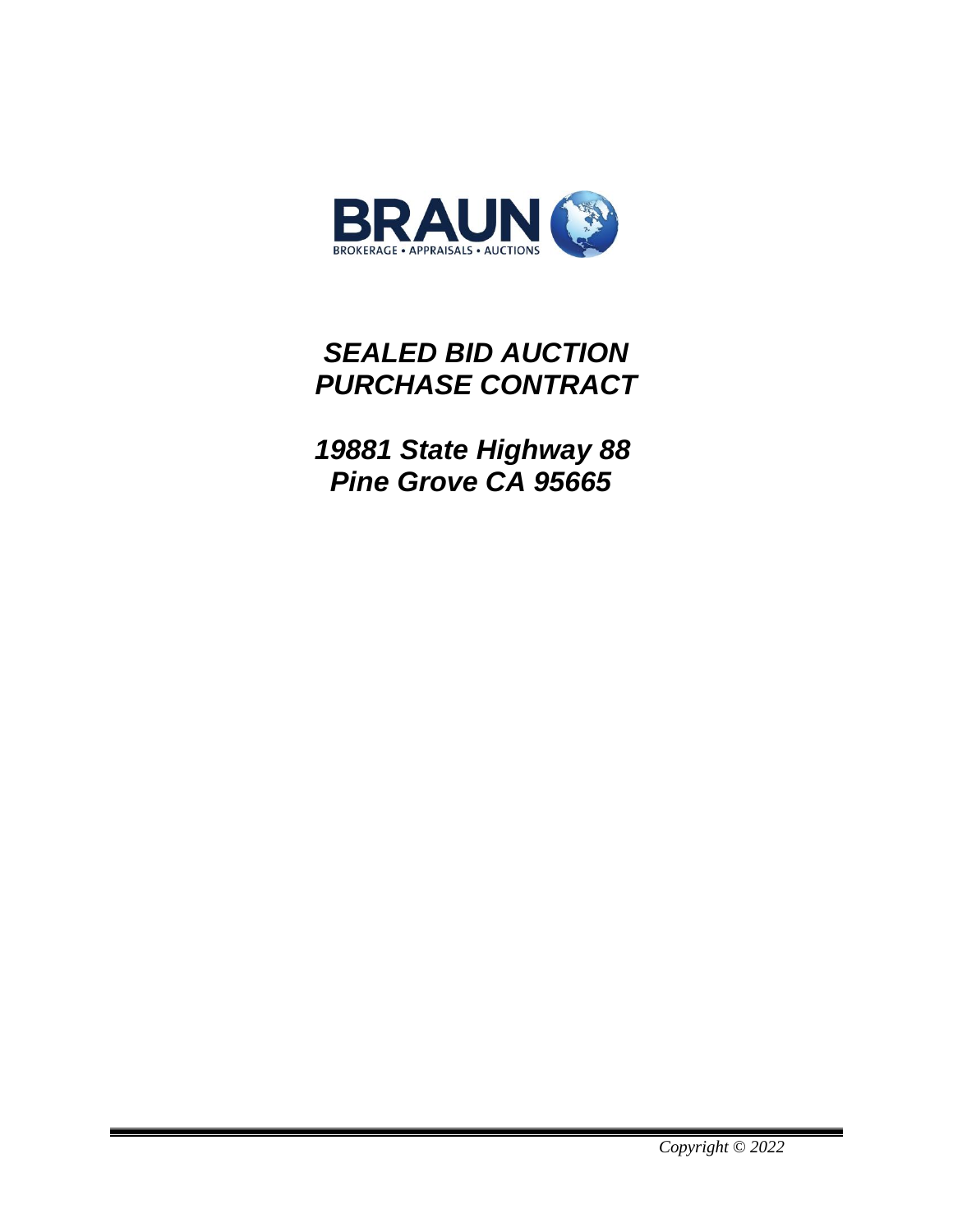| <b>THIS PURCHASE CONTRACT</b> ("Contract") made this the <u>same</u> day of | $\alpha$ , 2022 is entered into by and |
|-----------------------------------------------------------------------------|----------------------------------------|
| between Zoltan L and Ilona K Novaky Family Trust                            |                                        |
| ("Seller")                                                                  | and                                    |
|                                                                             |                                        |

SELLER'S INITIALS:  $($  \_\_\_\_\_\_\_  $)$   $($  \_\_\_\_\_\_  $)$ 

whose address is  $($ "Buyer").

The Contract is entered into in connection with an **AUCTION SALE** of the real property commonly described as:

19881 State Highway 88, Pine Grove CA 95665 APN 030-191-007-000 ("Property") which is to be sold on \_\_\_\_\_\_\_\_\_\_\_\_\_\_\_\_\_\_\_\_\_an Auction Sale conducted by Braunco, Inc. ("BRAUN") and D'Agostini & Associates, Inc ("BROKER"). Buyer was the successful bidder at the Auction Sale and the purpose of this Contract is to memorialize the terms and conditions of the purchase of the Property, the amount due to Seller, BRAUN and Broker, and the various indemnities and obligations of Buyer and Seller ("Parties"). Buyer acknowledges that a specimen of this Contract was posted on the BRAUN's website for Buyer to review prior to the Auction Sale and Buyer reviewed the Contract prior to making its successful bid for the Property at the Auction Sale. Buyer also acknowledges that it has had the opportunity to do whatever due diligence it believed was appropriate under the circumstances and has had the opportunity to consult with Buyer's counsel before entering into and executing this Contract and Buyer knowingly and voluntarily enters into this Contract on the terms and conditions set forth herein.

**1**. **AGREEMENT TO PURCHASE.** In consideration of the mutual covenants set forth herein, and for other good and valuable consideration, the receipt and sufficiency of which is hereby acknowledged, Seller agrees to sell to Buyer and Buyer agrees to purchase from Seller the Property which has been defined above and as set forth in the Title Commitment (as defined in Section 11 below). Buyer stipulates and agrees that this Contract is being entered into with the Parker Trust ("Seller"). Buyer understands and agrees that Seller, through their authorized Auctioneer/Agent, BRAUN, and others, will continue to market the Property for sale for purposes of soliciting competitive bids until Buyer has removed contingencies.

**2. TOTAL CONTRACT PRICE.** The total price to be paid by Buyer for the purchase of the Property ("Total Contract Price") including the escrow deposit to be made by Buyer shall be as follows and shall be paid in immediately available U.S. funds (i.e., cash, wire transfer or cashier's check drawn on a US bank account):

| (a)        | Plus, BUYER'S PREMIUM equal to 3% of the Final Bid Amount                                                                        |                     |
|------------|----------------------------------------------------------------------------------------------------------------------------------|---------------------|
|            | (which sum is to be paid to the BRAUNCO pursuant to the Auction Contract). \$                                                    |                     |
|            |                                                                                                                                  |                     |
| <b>(b)</b> | <b>INITIAL DEPOSIT</b> ("Initial Deposit") equal to 10% of the Total Contract                                                    |                     |
|            | Price to be provided within 24 hours of bid acceptance (to be deposited in a non-interest bearing trust<br>account by the Escrow |                     |
|            |                                                                                                                                  |                     |
|            |                                                                                                                                  |                     |
| (c)        | Due no later than two (2) business days prior to Closing (defined below). In addition, Buyer must pay                            |                     |
|            | amounts due from Buyer under other provisions of this Contract (see Sections 4 and 5 below).                                     |                     |
|            |                                                                                                                                  |                     |
|            | <b>BUYER'S INITIALS:</b><br>$\begin{pmatrix} 1 & 1 \\ 1 & 1 \end{pmatrix}$ $\begin{pmatrix} 1 & 1 \\ 1 & 1 \end{pmatrix}$        | <b>PAGE 1 OF 11</b> |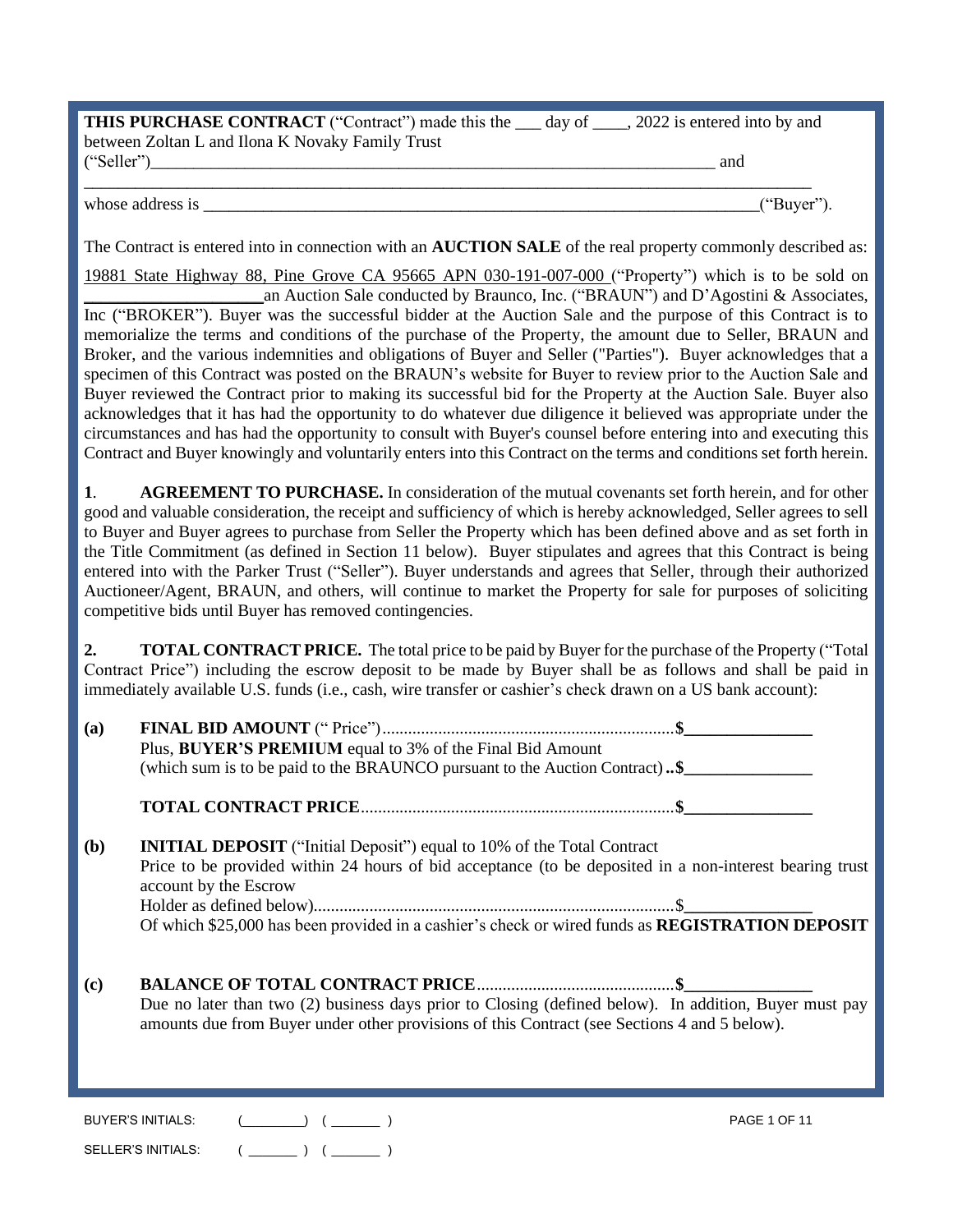## The Initial Deposit is **NON-REFUNDABLE AND WILL CONSTITUTE LIQUIDATED DAMAGES AS SET OUT IN PARAGRAPHS THREE (3) AND TWENTY (20) BELOW IN THE EVENT OF BUYER'S BREACH AS SET FORTH BELOW**.

**3. CLOSING.** Close of escrow shall occur no later than thirty (30) days (the "Closing Date"). Escrow Holder (as defined in Section 18) is hereby authorized and instructed to conduct the escrow in accordance with this Contract, its Escrow Instructions which shall follow the terms set forth herein, applicable law and custom and practice of the community in which the Escrow Holder is located, including any reporting or requirements of the Internal Revenue Code. If and to the extent there is any conflict between the escrow instructions and this Contract, the terms of this Contract will control. On the Closing Date, Seller shall deliver to Buyer a Deed to the Property, which deed shall be without warranties; express, implied or statutory, except as set out elsewhere herein. Buyer may take possession of the Property one (1) day after Closing.

At the Closing, the Seller shall convey title to the properties free and clear of all liens and encumbrances except for Permitted Standard Title Exceptions as outlined in Paragraph 11 below. The sale is without contingencies, and the Property is being conveyed "as is" "where is" and with no representations and warranties of any kind or nature, express, implied or statutory and shall remain subject to all Permitted Title Exceptions as described in Paragraph 11 below. The Seller agrees to execute all other documents and disclosure statements as may be required to sell or convey the Property to Buyer. In the event that Seller cancels this Contract because of Buyer's breach, Seller shall give written notice to Buyer at Buyer's address hereinabove. No further consent or other actions of Buyer will be necessary for the Initial Deposit to be forfeited to Seller in the event of a breach of this Agreement by Buyer and Escrow Holder is hereby instructed to release the Initial Deposit to Seller upon the termination of this Agreement because of a breach of this Agreement by Buyer.

**4. TAXES AND OTHER PRORATIONS.** In addition to the Total Contract Price set forth above, Buyer shall bear a portion of the current year's property taxes and assessments prorated as of the date of Closing.

**5. CLOSING COSTS.** In addition to the Total Contract Price set forth above, Buyer shall bear a portion of the Closing Costs identified below. Seller shall also bear a portion of the Closing Costs, as set forth below.

- **a) Seller's Costs.** At Closing, Seller will pay all costs to transfer the Property and to release any encumbrances on the Property other than the Permitted Title Exceptions as defined below.
- **b) Buyer's Costs.** At Closing, all the costs for recording the Grant Deed, all costs for borrower's title insurance policy and any costs associated with Buyer's financing to obtain the Total Contract Price for the sale of the Property. Buyer shall pay all other fees and costs in connection with any reports, inspections, due diligence, and taxes other than the prorated property taxes and shall deposit such sums as is necessary to pay such fees and costs at close of Escrow. To the extent that Buyer seeks any endorsements or other form of title insurance policy from Placer Title Company, such endorsements or policy shall be at Buyer's sole cost and expense. Buyer will pay standard Escrow Fees as per local custom.

**6. TERMS.** This is a cash sale with the Initial Deposit set forth above being held by the Escrow Holder and with the balance, inclusive of Buyer's closing costs, financing costs, and other prorated fees and costs set forth herein, due no less than two (2) business days prior to Closing. While Buyer may elect to obtain financing, this sale is not contingent upon Buyer's ability to obtain financing.

**BUYER ACKNOWLEDGES AND AGREES THAT ITS OBLIGATIONS UNDER THIS CONTRACT ARE NOT CONTINGENT UPON BUYER OBTAINING A LOAN FROM ANY LENDER OR ANY OTHER MATTER. BUYER SHALL BE OBLIGATED TO PERFORM ITS OBLIGATIONS UNDER THIS** 

| BUYER'S INITIALS:  | <b>PAGE 2 OF 11</b> |
|--------------------|---------------------|
| SELLER'S INITIALS: |                     |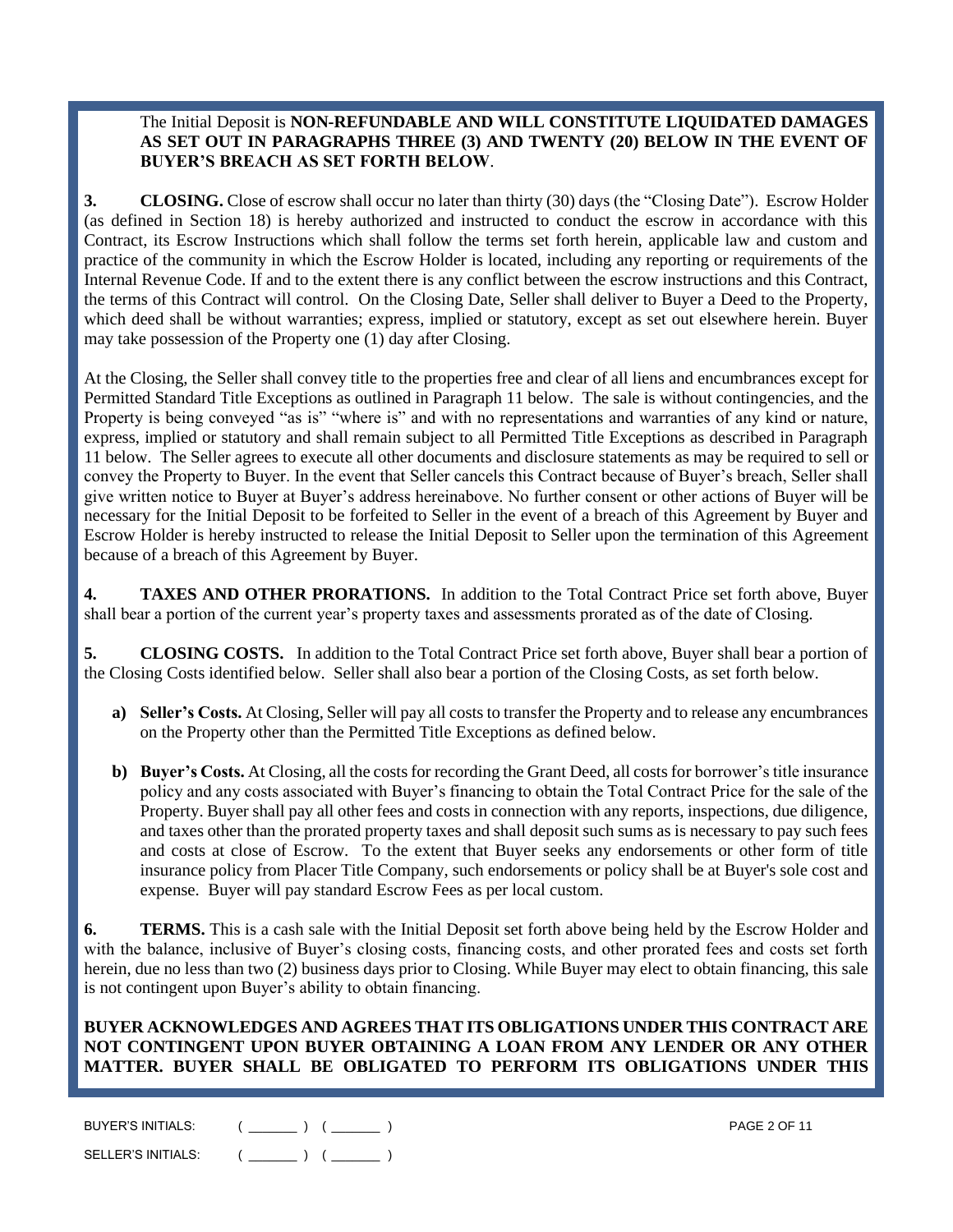**CONTRACT WHETHER OR NOT BUYER CAN OBTAIN A LOAN OR LOANS TO FINANCE ITS PURCHASE OF THE PROPERTY.**

**7. INITIAL DEPOSIT/CLOSING AGENT.** The Initial Deposit shall be paid to Escrow Holder.

#### **8. DISCLAIMER OF WARRANTIES; "AS-IS" CONVEYANCE; INDEMNITIES.**

- **a)** BUYER WARRANTS, ACKNOWLEDGES AND AGREES THAT BUYER IS PURCHASING THE PROPERTY IN AN "AS-IS, WHERE IS" CONDITION "WITH ALL FAULTS" AND SPECIFICALLY AND EXPRESSLY WITHOUT ANY WARRANTIES, REPRESENTATIONS OR GUARANTEES, WHETHER EXPRESS, IMPLIED OR STATUTORY, OF ANY KIND, NATURE, OR TYPE WHATSOEVER, FROM OR ON BEHALF OF THE SELLER OR BROKER OR BRAUN, EXCEPT AS ARE EXPRESSLY CONTAINED IN THIS AGREEMENT.
- **b)** BUYER ACKNOWLEDGES AND AGREES THAT SELLER, BROKER AND BRAUN HAVE NOT, DO NOT, AND WILL NOT MAKE ANY WARRANTIES OR REPRESENTATIONS, EXPRESS OR IMPLIED, OR ARISING BY OPERATION OF LAW, INCLUDING, BUT IN NO WAY LIMITED TO, ANY WARRANTY AS TO THE VALUE, PHYSICAL CONDITION, SQUARE FOOTAGE, ENVIRONMENTAL CONDITION (INCLUDING BUT NOT LIMITED TO WETLANDS, FLOOD PLAIN, LEAD BASE PAINT, RADON GAS, ASBESTOS), MINERAL RIGHTS, FISHING RIGHTS, ZONING, CONDITION OF THE PROPERTY, OPERABILITY, HABITABILITY, TENANTABILITY, SUITABILITY, MERCHANTABILITY, PROFITABILITY, FITNESS FOR PURPOSE, MARKETABILITY, PAST OR PRESENT COMPLIANCE WITH ANY RULES, REGULATIONS, COVENANTS OR RESTRICTIONS, DEVELOPMENT POTENTIAL OR FITNESS FOR A PARTICULAR USE OR PURPOSE OF THE PROPERTY.
- **c)** Buyer further acknowledges and agrees that it has been, and will continue to be, Buyer's responsibility to make such legal, factual and other inquiries and investigations and due diligence as Buyer deems necessary, desirable or appropriate with respect to the Property. Buyer acknowledges that it has executed this Contract based solely on its own independent due diligence investigations and findings, and not on reliance on any information provided by Seller, BRAUN, Broker or their respective affiliates, agents, officers, employees or representatives. Buyer has not relied, and is not relying, upon any information, document, sales brochures or other literature, maps or sketches, projection, pro forma, statement, representation, guarantee or warranty (whether express or implied, oral or written, material or immaterial) that may have been given by or made by or on behalf of the Seller, Broker or BRAUN, and knowingly and voluntarily enters into this Contract and will defend, indemnify and hold BRAUN and Broker harmless (with counsel reasonably acceptable to BRAUN) from any and all claims with respect to any problems or issues with the Property of any kind or nature.
- **d)** Buyer shall look only to Seller, and not to BRAUN and Broker, as to all matters regarding any duties or obligations pursuant to the terms of this Contract and with respect to the Property. The BRAUN or Broker shall not be responsible or liable in any way if the Seller cannot deliver title hereunder or otherwise fails to close escrow.
- **e)** Without in any way limiting the generality of the preceding subparagraphs (a) through (d) and subparagraph (f) and subparagraph (g) below, Buyer specifically acknowledges and agrees and hereby waives, releases and discharges any claim it has, might have had, or may in the future have against the Seller, BRAUN or Broker with respect to: the condition of the Property, either patent or latent; Buyer's ability or inability to obtain or maintain building permits, either temporary or final certificates of occupancy or other permits or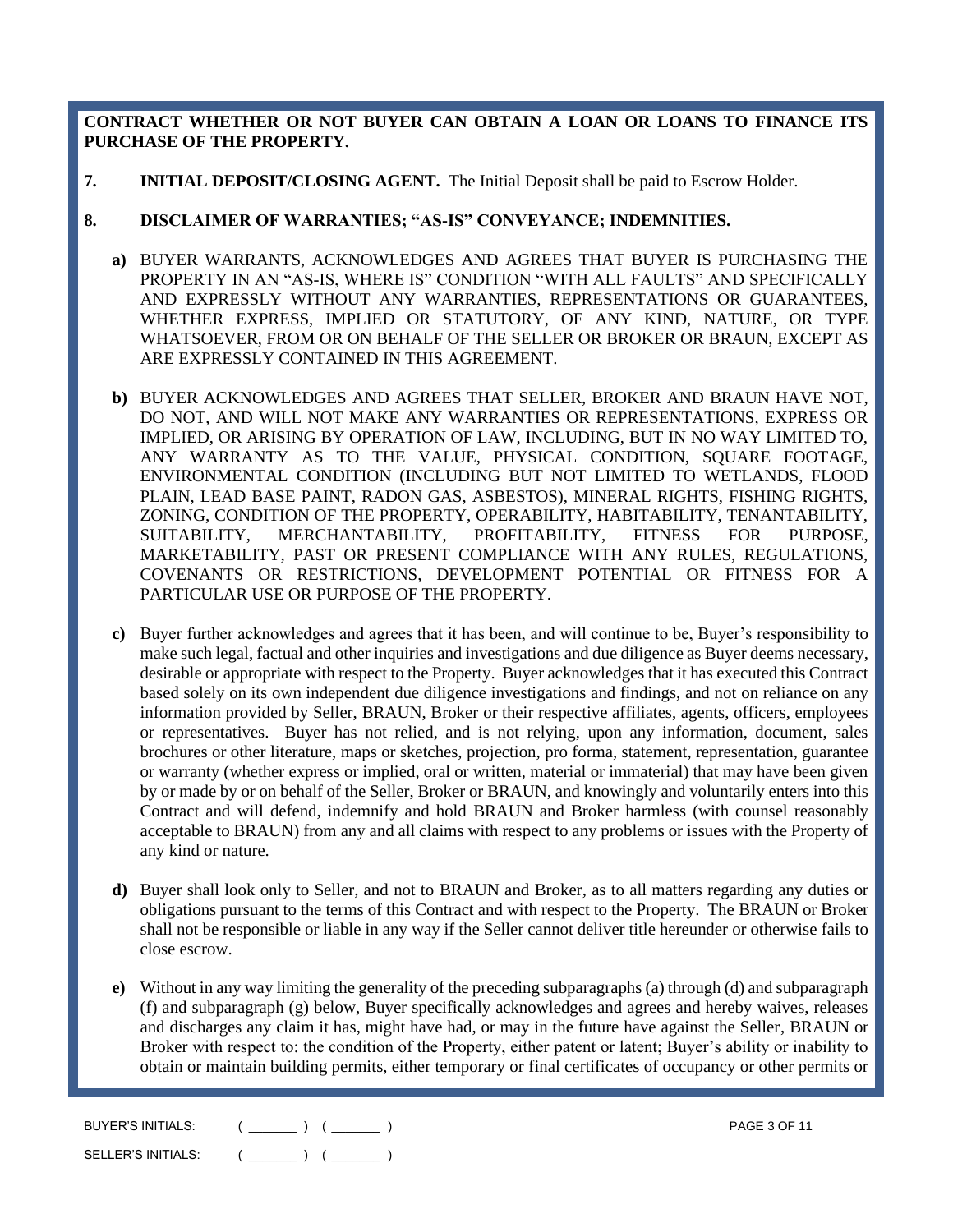licenses for the use or operation of the Property, and/or certificates of compliance for the Property; the actual or potential income or profits to be derived from the Property; existing known or unknown leases (written, oral, expired, etc.), tenancies, occupancies, claims by current occupants, rental contracts, or any other known or unknown leasehold interest or claim affecting the Property; the real estate taxes or assessments now or hereafter payable thereon; the compliance with any environmental protection, pollution or land use laws, rules, regulations or requirements; and any other state of facts which exist with respect to the Property or the use and occupancy of the Property.

- **f)** In addition, Buyer shall carry such workers compensation, liability, property damage and other insurance necessary to protect Seller, Broker and BRAUN from any claims of any kind arising out the Property and with respect to any damage or liability arising there from.
- **g)** Buyer further agrees to release, defend, indemnify and hold Seller, Broker and BRAUN harmless from any claims or contentions that Seller, Broker and BRAUN in any way violated or did not comply with the Americans with Disabilities Act in connection with the sale or use of the Property.
- **h)** Buyer further affirmatively acknowledges and agrees that BRAUN and Broker have made no representations of any kind to Buyer including, but not limited to, the condition, use, operation, habitability, zoning, value, size, income or profits, environmental condition, rights, or any other matter with respect to the Property and Buyer agrees that should any lawsuit be filed by or against BRAUN , Broker and Seller with respect to the Property, Buyer shall defend, indemnify, and hold BRAUN and Broker harmless from any claims, costs, expenses, liabilities, damages, actions, or causes of action including payment of any and all attorney's fees and costs incurred by BRAUN and Broker in any Court, reference proceeding, arbitration, administrative hearing, or bankruptcy proceeding.
- **i)** Buyer acknowledges that Seller is making no representations or warranties, directly or indirectly, express or implied, with respect to the physical, legal, economic or other condition or history of the Property.
- **j)** Buyer's acknowledges Buyer's purchase of the Property will be on the basis of Buyer's own investigation of (1) the physical condition of the Property, to include but not limited to, subsurface conditions thereof; and (2) the operative or proposed governmental laws and regulation affecting or applicable to the Property.
- **k) Buyer acknowledges its receipt and approval of that certain Natural Hazard Disclosure Statement relating to the Property (the "Natural Hazard Disclosure Statement") and that certain Disclosure Regarding Real Estate Agency Relationship (the "Agency Disclosure Statement") (collectively, the Natural Hazard Disclosure Statement Agency Disclosure Statement and Seller disclosures are referred to herein as the "Disclosure Statements").**

**9. SELLER REPRESENTATIONS AND INDEMNITIES.** Seller represents that: (1) Seller has the full and complete authority to enter into this Agreement and convey the Property in accordance with the terms hereof; and (2) Seller is not a "foreign person" under the Foreign Investment in Real Property Tax Act as defined in paragraph 16 below.

#### **10. PROPERTY INSPECTION.**

**a)** It is the Buyer's sole responsibility to (1) perform all inspections (physical, legal, economic, environmental, archeological, geological, pest, or otherwise) on the Property and to be satisfied as to its condition prior to entering into this Contract; and (2) to review all property information and due diligence materials with respect to the Property, prior to entering into this Contract; and (3) to independently verify any information it deems important including information available in public records; and (4) to inquire of public officials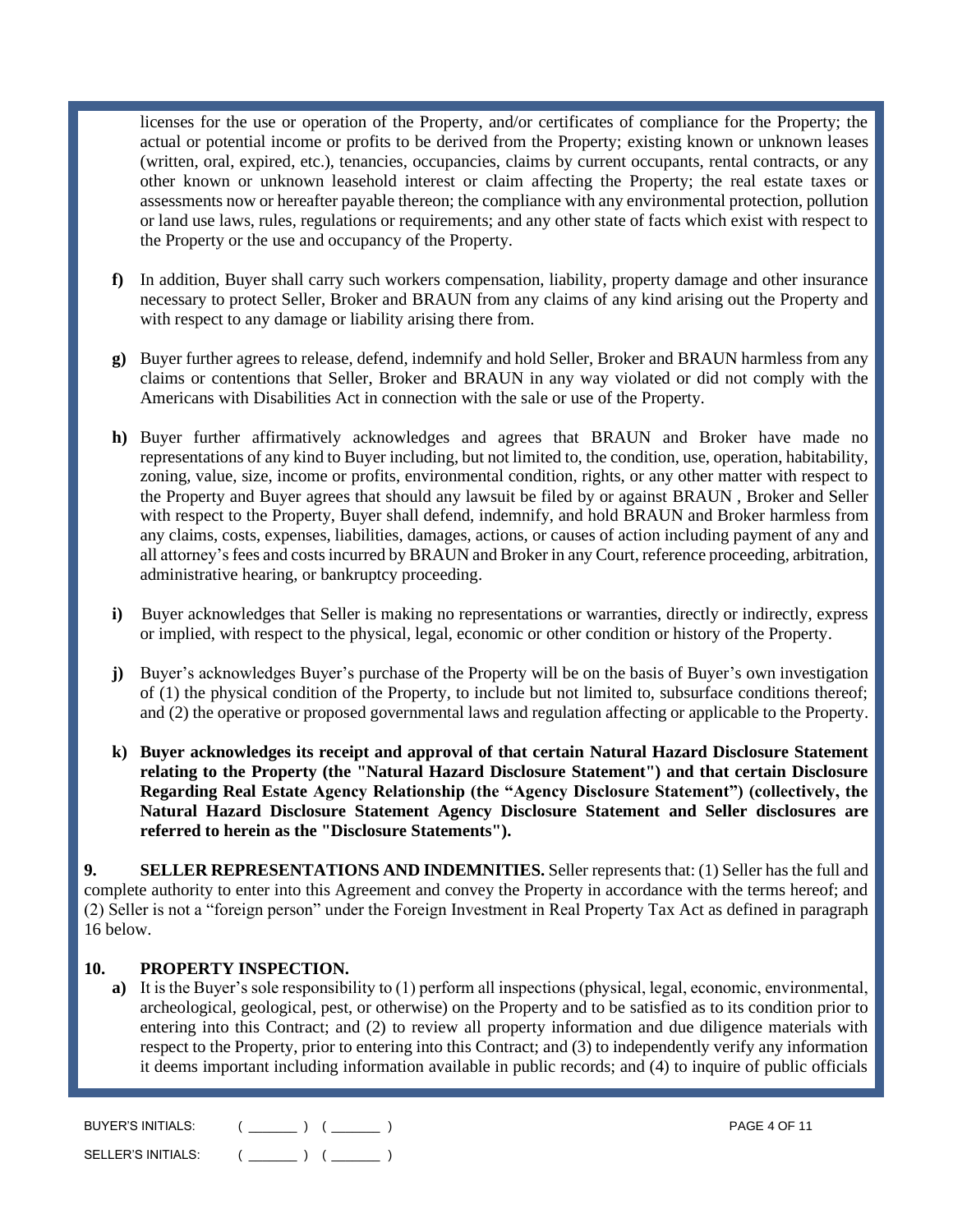as to the applicability of and compliance with land use and environmental laws, building ordinances, zoning, health & safety codes, and any other local, state or federal laws and regulations.

**b)** Buyer shall be responsible for the costs of all inspections, surveys, engineering reports, environmental studies, including, but not limited to, lead-based paint tests, or for any other work performed at Buyer's request and Buyer shall pay for any damage which occurs to the Property as a result of such activities. Buyer shall not permit any claims or liens of any kind against the Property for inspections, surveys, engineering reports, or for any other work performed on the Property at Buyer's request. Buyer agrees to defend, indemnify, protect and hold Seller, BRAUN and Broker harmless from and against any liability, damage, cost or expense incurred, directly or indirectly, by Seller, BRAUN or Broker as result of Buyer's inspection, examination or survey of the Property, either prior to, on or after the date hereof. This indemnity includes the indemnified parties' right to recover all costs and expenses incurred by such parties to enforce this Section, including reasonable attorneys' fees whether any lawsuit or arbitration is commenced in connection with this Agreement. Buyer further agrees to repair any damage caused by such inspections and to restore the Property to its condition prior to the inspection. This provision shall survive the Closing Date and any termination of this Contract. Buyer and/or their agents may not enter upon the Property without first obtaining Seller's written authorization to do so, to be granted upon Seller's sole discretion. Buyer agrees that it shall cause all contractors, agents and other inspectors who enter onto the Property to conduct the inspections, surveys, reports or other work to have liability insurance in an amount reasonably acceptable to Seller, and shall provide BRAUN and Broker or Seller with a certificate of liability insurance, naming Seller, Broker and BRAUN as additional insureds, for their review and approval prior to Buyer's and each such contractor, agent or inspector's entry onto the Property.

#### **11. TITLE**

**a)** As set forth above, Seller shall cause a CLTA Owner's Title Commitment to be delivered to Buyer, at Buyers expense, with standard coverage and no endorsements ("Title Commitment") for review and inspection. Buyer hereby agrees to accept title to the Property subject to:

(i) all standard exclusions and printed exceptions set forth in the Title Commitment, including, but not limited to, all matters that would be disclosed by a current and accurate survey of the Property;

- (ii) liens for taxes and assessments not yet due and payable;
- (iii) easements for public utilities affecting the Property;

(iv) all other easements or claims to easements, covenants, conditions, restrictions and rights-of-way affecting the Property;

(v) rights and claims of parties in possession; and

(vi) all title exceptions referenced in the Title Commitment (the foregoing title matters are herein collectively referred to as the "Permitted Title Exceptions"). Any applicable zoning ordinances, land use laws and regulations, taxes for the current year and those matters, if any, which are waived by Buyer pursuant to this Paragraph 11, shall also be deemed Permitted Title Exceptions.

**b)** Seller covenants that it will not voluntarily create or cause any lien or encumbrance to attach to the Property between the dates of this Contract and the Closing Date, except as may be necessary, in Seller's sole reasonable discretion, in its ordinary course of business with respect to the Property or in its normal operation of the Property.

**12. FIXTURES AND PERSONAL PROPERTY.** This Property includes all the following personal property **"NONE"** (see attached schedule for additional items), and all permanent improvements thereon, including those items which pursuant to applicable law are a part of the real property.

| BUYER'S INITIALS:  | <b>PAGE 5 OF 11</b> |
|--------------------|---------------------|
| SELLER'S INITIALS: |                     |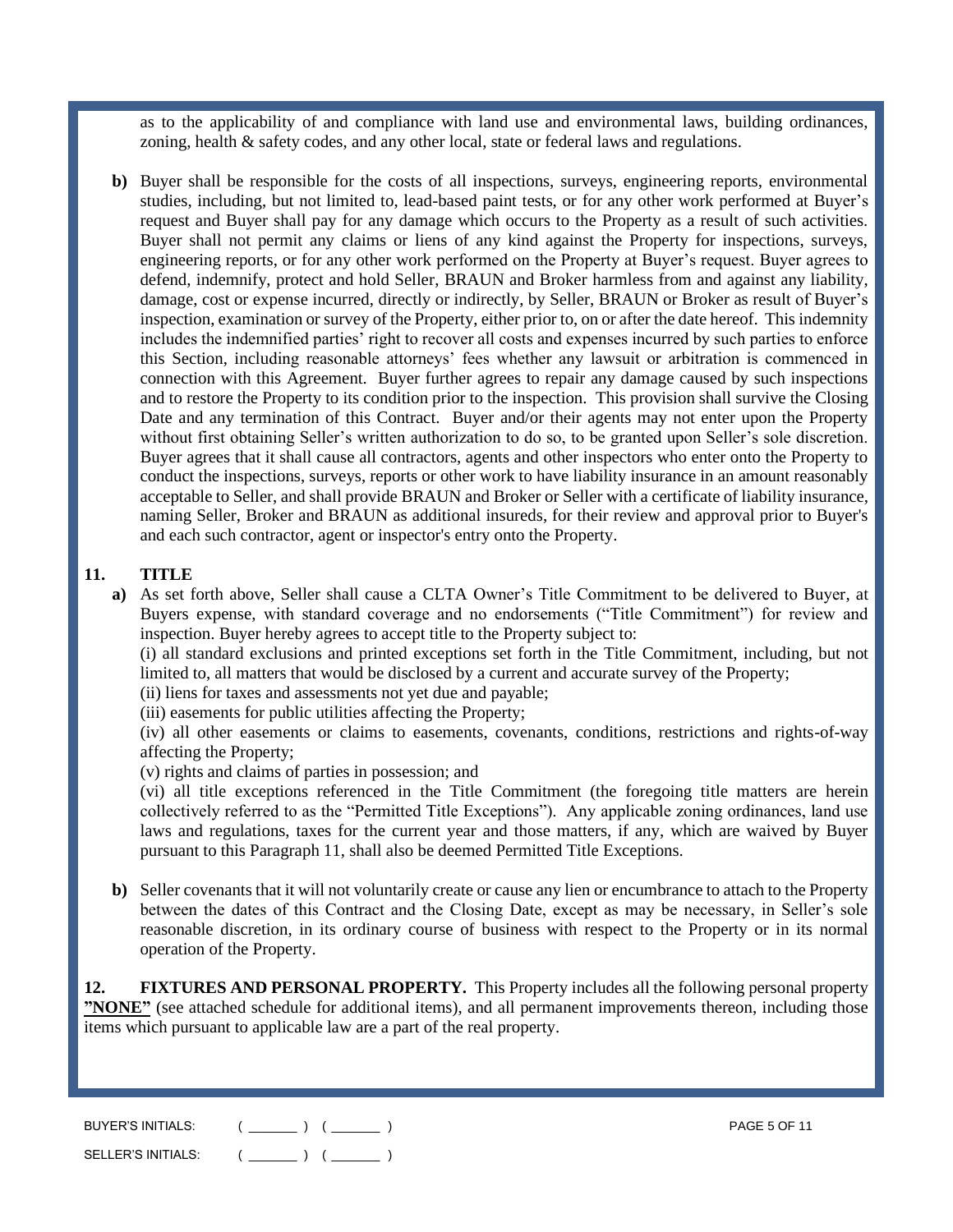**13. TITLE DEFECTS.** If the Title Commitment reveals a material defect in title which is not one of the Permitted Title Exceptions, or if prior to the Closing Date, a new material defect in title is disclosed by an updated supplement to the Title Commitment, which defect is not one of the Permitted Title Exceptions, prior to the Closing Date, Buyer may either waive such defect or give written notice to Seller and Escrow Holder not later than five (5) days from the date of discovery of such defect in title, pursuant to Paragraph 18, which in no event shall be more than twenty (20) days from the date of the close of the Auction. Seller may, at its option, attempt to cure such defect prior to the Closing or decline to cure such defect. If Seller is unable or unwilling to cure, on or before the Closing Date, any material defect as to which Buyer has notified Seller as hereinabove provided and if Buyer does not waive such defect on or prior to the Closing Date by written notice to Seller, this Contract shall be terminated without liability to either party and the Initial Deposit shall be returned to Buyer. Seller shall have the right, at its sole election, to extend the Closing Date by not more than [60] days to attempt to cure any defect in title.

**14. SURVEY; ENVIRONMENTAL REPORTS.** Should Buyer desire a survey of the Property or request to conduct an environmental investigation as to the Property, it shall be at Buyer's option and expense. Should the survey show a greater or fewer number of square feet in the Property, no adjustment will be made to the Total Contract Price. Such survey or environmental investigation must be completed prior to the date of the Auction.

**15. HAZARDOUS SUBSTANCES:** Seller and Buyer expressly acknowledge that neither the Broker nor the BRAUN (if the broker and BRAUN are two different parties) have made any independent investigation or determination with respect to the existence or nonexistence of asbestos, PCB transformers, or other toxic, hazardous or contaminated substances or gases, or any other toxic or hazardous condition in or about the Property, or for the presence of underground storage tanks. Any such investigation or determination shall be the responsibility of Buyer. Neither the Seller nor Broker nor BRAUN shall be held responsible for any claims arising out of hazardous or toxic substances in or about the Property or which in any way arise out of or from the Property.

**16. FOREIGN INVESTMENT IN REAL PROPERTY TAX ACT (FIRPTA**) **AND WITHHOLDING AFFIDAVIT**:The Foreign Investment in Real Property Tax Act ("FIRPTA") requires every person who purchases real property located within the United States from a "foreign person" to deduct and withhold from the Seller's proceeds ten percent (10%) of the gross sales price, with certain exceptions, and to pay the amount withheld to the Internal Revenue Service. A "foreign person" includes a non-resident alien individual, foreign corporation, foreign partnership, foreign trust and foreign estate. Seller and Buyer agree to execute and deliver, as appropriate, any instrument, affidavit or statement, and to perform any acts reasonable or necessary to carry out the provisions of FIRPTA. Seller warrants that it is not a foreign person as defined by FIRPTA. Seller and Buyer further agree to execute any instrument, affidavit or statement and to perform any actions reasonable or necessary to complete the documentation for the particular state in which the Property is located concerning real property transfer taxes, tax withholding and other documentation reasonable required by the Escrow Holder or any title company.

# **17. BROKERS AND COMMISSIONS**

**a)** BRAUN or Broker (Listing Agent) is the agent of (check one):  $X \Box$  the Seller exclusively; or  $\Box$  both the Buyer and the Seller.

\_\_\_\_\_\_\_\_\_\_\_\_\_\_\_\_\_\_\_\_\_\_\_\_\_\_\_\_\_\_\_\_\_ (Selling Agent if not the same as Listing Agent) is the agent of (check one):  $\Box$  the Buyer exclusively; or  $\Box$  the Seller exclusively; or both  $\Box$  the Buyer and the Seller.

**b) BROKERAGE.** Buyer warrants and represents that Buyer is represented by \_\_\_\_\_\_\_\_\_\_\_\_\_\_\_\_\_\_\_\_\_ and Buyer has not dealt with any other broker other than the set of the set of the set of the set of the set of the set of the set of the set of the set of the set of the set of the set of the set of the set of the set of is represented by a broker, then Buyer's broker shall be entitled to a commission equal to Two Percent (2%) of the Final Bid Amount, but only if Buyer's broker has properly registered Buyer with the BRAUN according to the terms as outlined in the Broker's Registration Form. If Buyer is not represented by a broker,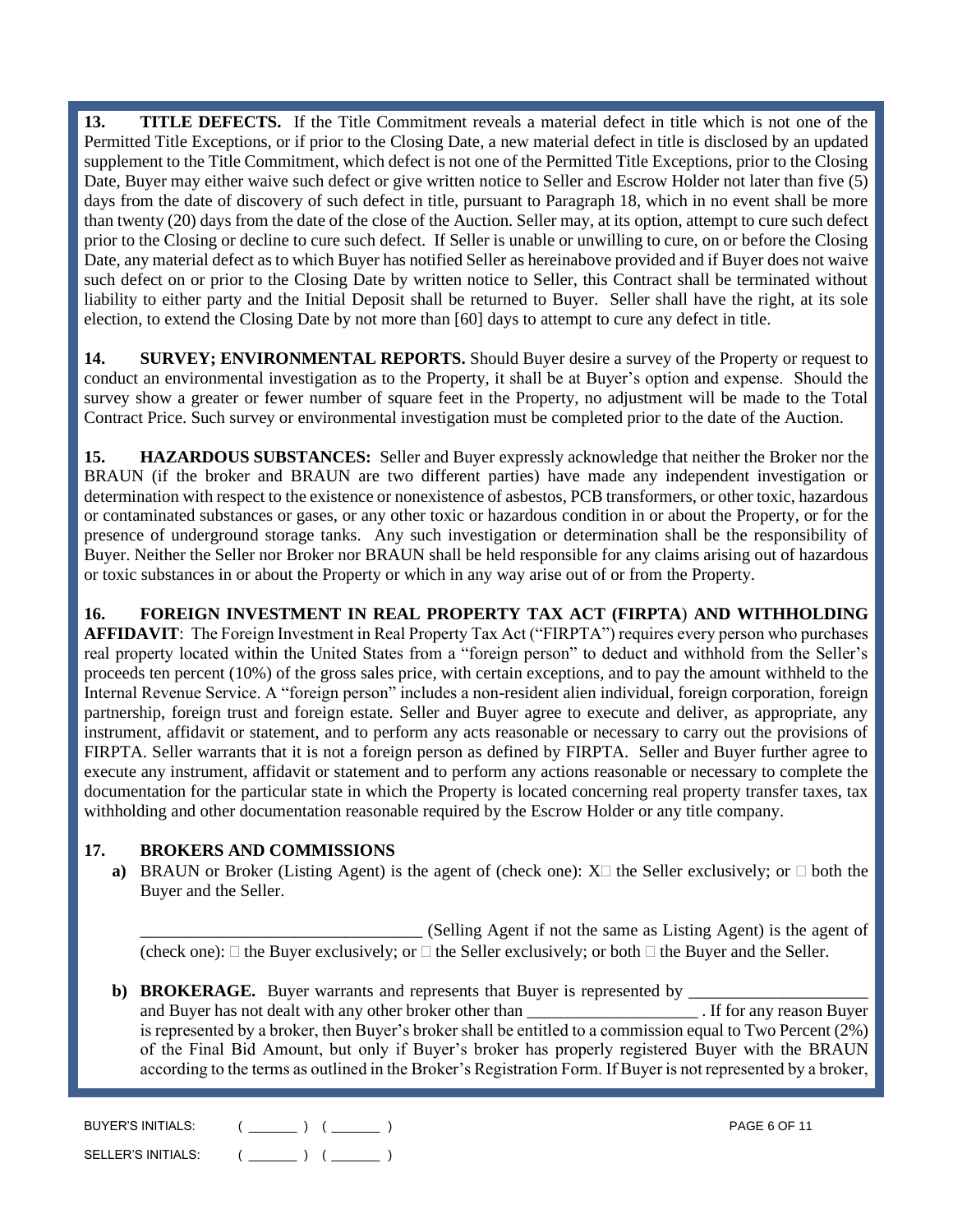Buyer then warrants and represents that Buyer has had the opportunity to contact or obtain a broker or real estate agent but has freely and voluntarily not done so and has not contacted or communicated with any other real estate agent or broker [other than the broker named above] about the possible purchase of the Property other than the BRAUN, and that to the best of Buyer's knowledge there are no brokerage fees, commissions or sums due to any other broker or real estate agent. Buyer shall defend, indemnify and hold Seller, Broker and BRAUN harmless against the claims of any real estate agent or broker claiming a commission or fee for the sale of the Property including, but not limited to, any attorneys' fees or costs incurred by Seller, Broker and BRAUN as a result of such claim. This provision shall survive the Closing and termination of this Contract.

- **c) AGENCY DISCLOSURE**. BROKER HAS ACTED AS AGENT FOR SELLER IN THIS TRANSACTION AND IS TO BE PAID A COMMISSION AS SET OUT IN THE TERMS OF THIS AGREEMENT AND THAT CERTAIN AUCTION CONTRACT BETWEEN SELLER, BROKER AND BRAUN.
- **d) BRAUN AND BROKER**. Seller and Buyer acknowledge that BRAUN and Broker shall be compensated in accordance with the Auction Contract entered into by and between Seller and Broker and BRAUN AND THAT BROKER AND BRAUN HAVE NO RESPONSIBILILTY OR LIABILITY OF ANY KIND OR NATURE TO BUYER AND HAVE MADE NO REPRESENTATIONS OR WARRANTIES REGARDING THE PROPERTY.

**18. ESCROW AND COSTS.** Escrow has been opened for the Property with Placer Title Company ("Escrow Holder"). Buyer shall deposit the Initial Deposit with the Escrow Holder at the time of the Auction Sale (and upon any agreement to extend the Closing Date) on the terms and conditions as outlined. Seller and Buyer will each pay their own share of Escrow costs which shall be paid at the closing of the sale of the Property on the Closing Date. Buyer shall deposit with Escrow Holder all sums requested by Escrow Holder to pay for costs of Escrow and all other costs here provided herein on or before the Closing Date. The Escrow Holder shall prepare Escrow Instructions consistent with the terms of this Contract. Unless otherwise agreed in writing by Seller and Buyer ("the Parties"), no changes shall be made to the Escrow Instructions or this Contract. A copy of this Contract shall be delivered to Escrow Holder concurrently with the opening of Escrow. All of Buyer's Premium shall be paid through escrow to the BRAUN and any commission payable to any broker shall be paid through escrow at the close of Escrow on the Closing Date. The Parties acknowledge that Escrow Holder will have terms in the Escrow Instructions in addition to the terms set forth herein and the Parties agree to execute the Escrow Instructions so long as the terms of the Escrow Instructions are consistent with the terms of this Contract. The Parties agree to comply with the deadlines for the Closing of this sale as set forth herein and in the Escrow Instructions. Seller and Buyer will execute such additional documents and instruments as may be reasonable and necessary to close the sale of the Property and complete the Escrow. The validity of this Contract is not affected as to whether Escrow Holder executes this Contract or not. In the event of a default by Buyer as set forth herein, the Initial Deposit is forfeit as per the terms of this Contract.

**19. BREACH OF CONTRACT BY SELLER.** In the event of a breach of this Contract by Seller, in no event shall BRAUN be liable for specific performance or for any damages including special, general, incidental or consequential damages, punitive damages, or economic loss and/or attorneys' fees, all of which are hereby waived. Further, if Seller breaches the Contract before the sale closes, Seller shall not be liable for any incidental, consequential, punitive damages or economic loss to Buyer.

**20. BREACH OF CONTRACT BY BUYER. IN THE EVENT THAT THE TRANSACTION CONTEMPLATED HEREUNDER SHALL FAIL TO CLOSE AS A RESULT OF BUYER'S DEFAULT AND SELLER THEN GIVES NOTICE TO BUYER THAT SELLER HAS CANCELLED THIS** 

| BUYER'S INITIALS:  | <b>PAGE 7 OF 11</b> |
|--------------------|---------------------|
| SELLER'S INITIALS: |                     |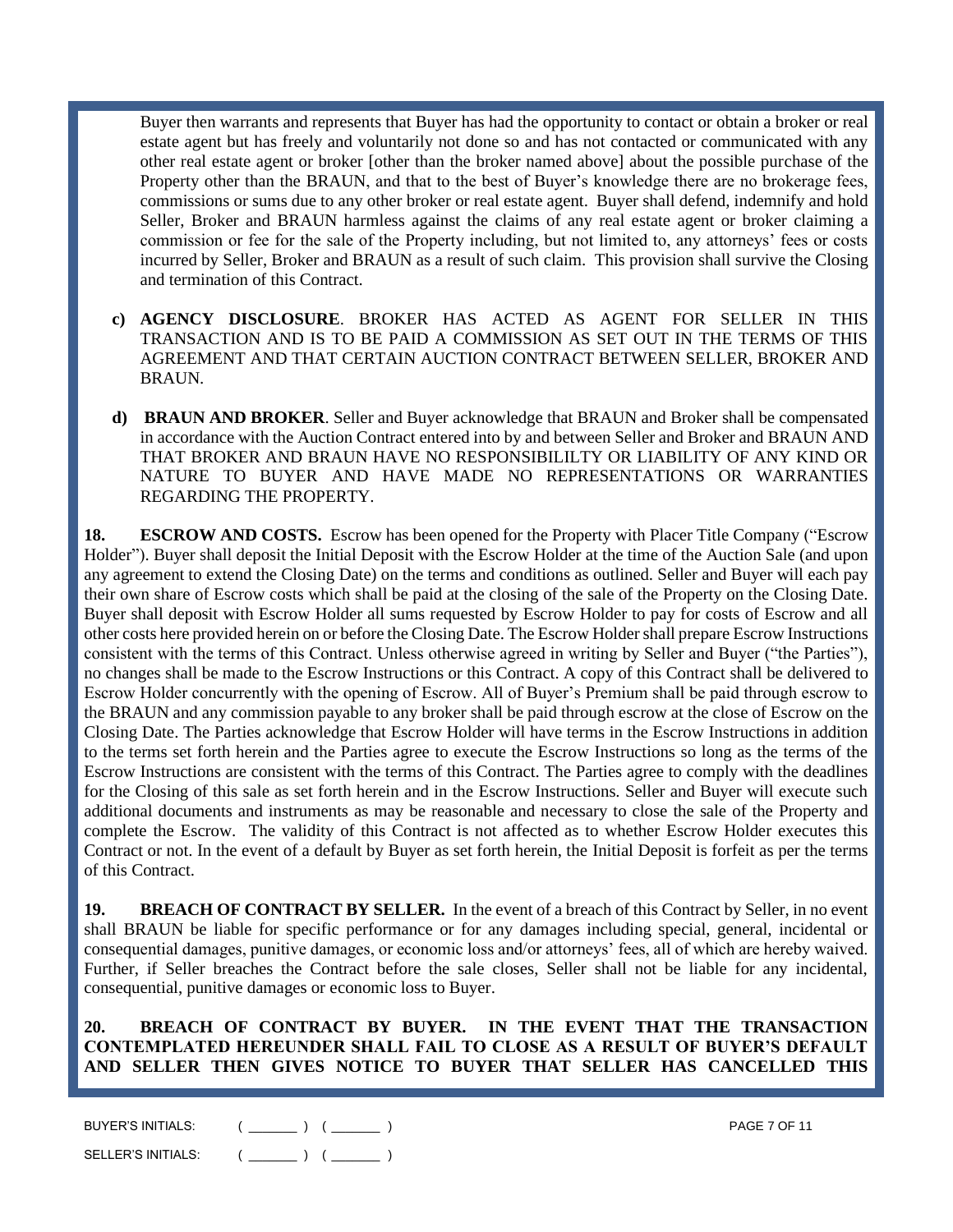## **CONTRACT, THEN SELLER SHALL BE RELEASED FROM SELLER'S OBLIGATION TO SELL THE PROPERTY TO BUYER.**

Further, in the event that Seller is unable to collect on any check delivered by Buyer to Seller or Escrow Holder, then, at Seller's option, without notice, this Contract may be terminated immediately.

**21. CASUALTY.** Except as may otherwise be provided herein, all risk of loss with respect to damage to the Property shall be borne by Parker Trust, as owners of the property until the Closing Date; thereafter, all right or risk of loss shall be borne by Buyer. In the event that the Property is, in the opinion of Seller, significantly damaged or is destroyed by fire or other casualty or hazard prior to the Closing Date, Seller shall have the option to restore the Property to its pre-casualty condition or to cancel this Contract and Buyer's Initial Deposit shall be returned as a complete and final settlement to Buyer of all of Seller's obligations hereunder. Should Seller desire to restore the Property to its pre-casualty condition, Seller shall so notify Buyer and thereafter have 120 days to complete such restoration, with the Closing Date to be postponed accordingly.

**22. NOTICES.** Notice may, unless otherwise provided herein, be given or served (a) by delivering the same in person or by commercial courier, (b) by facsimile transmission, if the time of facsimile delivery is confirmed by sender's receipt of a transmission report, generated by sender's facsimile machine, which confirms that the facsimile was successfully transmitted in its entirety and provided the facsimile was forwarded prior to 5:00 P.M. PST or (c) by depositing the same into custody of a nationally recognized overnight delivery service. Notice given in any manner shall be effective only if and when received at the address specified in the opening paragraph between the hours of 8:00 A.M. and 5:00 P.M. of any business day (Monday through Friday) with delivery made after such hours to be deemed received the following business day. For the purposes of notice, the addresses of Seller and Buyer shall, until changed as hereinafter provided, be as set forth in the opening paragraph The parties shall have the right from time to time to change their respective addresses, and each shall have the right to specify as its address any other address within the United States of America by at least five (5) days written notice to the other party. All notices shall also be provided to Escrow Holder, Broker and BRAUN.

# **23. MEDIATION AND ARBITRATION OF DISPUTES.**

(a) Any dispute or claim in law or equity arising between the parties out of this Contract, the Property, or any resulting transaction, Seller and Buyer agree to first attempt, in good faith, to first participate in non-binding mediation with a mutually acceptable neutral. If the parties cannot agree on a mediator, Judicial Arbitration and Mediation Services ("JAMS") shall be used and JAMS shall select the neutral mediator. Any party who fails or refuses to mediate in good faith as required under this paragraph shall not be entitled to any attorney's fees award under this Agreement.

(b) Any dispute or claim in law or equity arising between the parties out of this Contract, the Property, or any resulting transaction shall be decided by neutral, binding arbitration as follows:

(i) For disputes in excess of \$15,000, the arbitrator shall be chosen by agreement of the parties to the dispute, and shall be a retired judge or justice, or an attorney with at least ten (10) years of real estate law and arbitration experience, unless the parties mutually agree to a different arbitrator. The arbitrator shall render an award in accordance with substantive California Law. The parties shall have the right to discovery in accordance with California rules of Civil Procedure. In all other respects, the arbitration shall be conducted in accordance with the California Code of Civil Procedure and the California Civil Code. Judgment upon the award of the arbitrator(s) may be entered into any state court. All arbitration hearings conducted under the terms of this agreement shall take place and all judicial proceedings to enforce any of the provisions of this agreement or to confirm any arbitration award shall be filed in state court .

| BUYER'S INITIALS:  | <b>PAGE 8 OF 11</b> |
|--------------------|---------------------|
| SELLER'S INITIALS: |                     |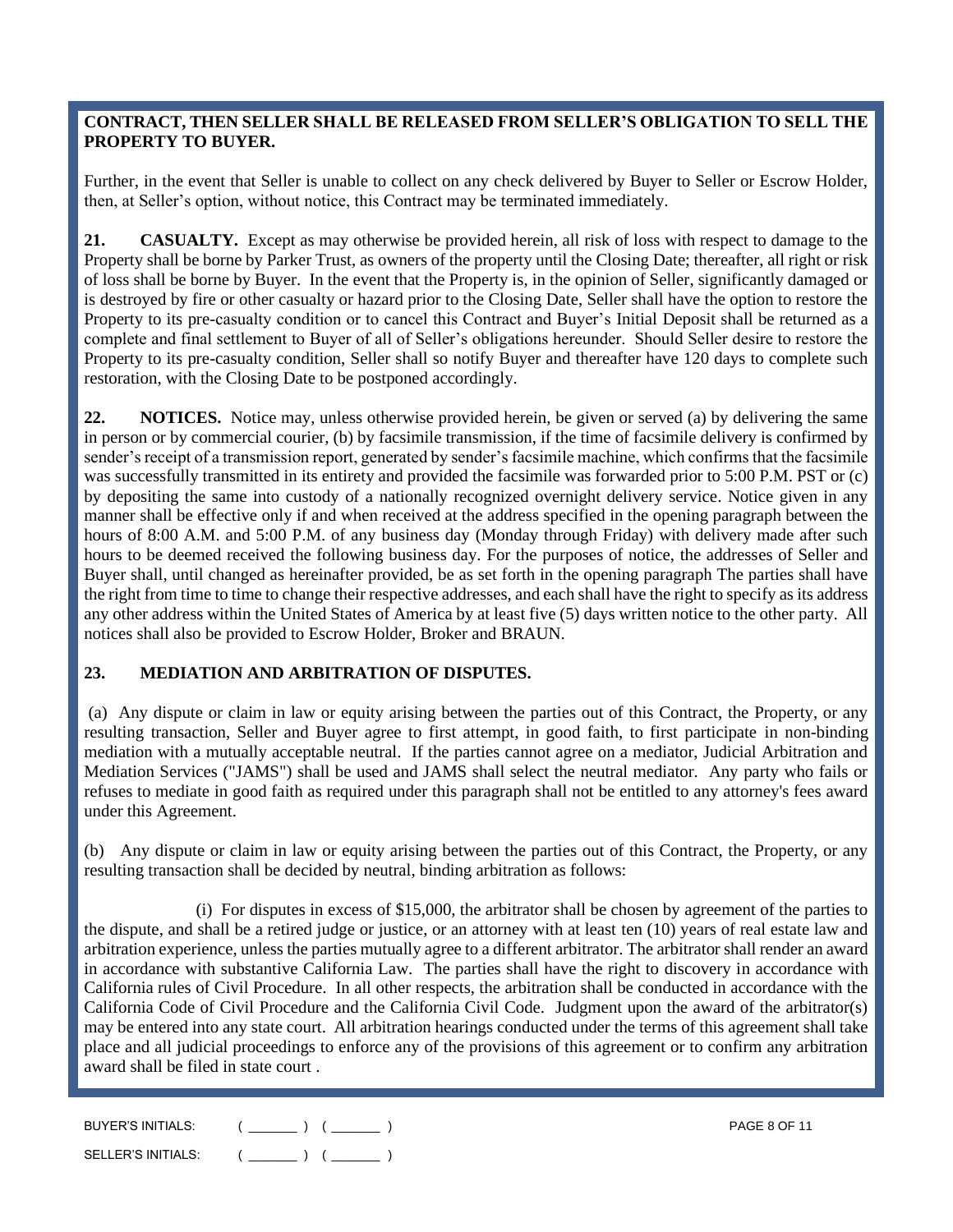(ii) For disputes of \$15,000 or less, the parties agree to be bound by the National Arbitration Association (NAA) Streamlined Arbitration Rules (attached hereto as Exhibit A) Judgment upon the award of the arbitrator(s) may be entered into any state court. All arbitration hearings conducted under the terms of this agreement shall take place and all judicial proceedings to enforce any of the provisions of this agreement or to confirm any arbitration award shall be filed in state court .

(c) The following matters are excluded from arbitration: (i) a judicial or non-judicial foreclosure or other action or proceeding to enforce a deed of trust, mortgage or installment land sale contract as defined in the Civil Rules; (ii) an unlawful detainer action; (iii) the filing or enforcement of a mechanic's lien; and (iv) any matter that is within the jurisdiction of a probate or bankruptcy court. The filing of a court action to enable the recording of a notice of pending action, for order of attachment, receivership, injunction, or other provisional remedies, shall not constitute a waiver or refusal to participated in mediation and arbitration.

(d) The parties agree that the limit of any and all damages that may be awarded to Buyer from BRAUN and Broker in the mediation or arbitration is capped at \$15,000 inclusive of attorney's costs.

**(NOTICE: BY INITIALING IN THE SPACE BELOW YOU ARE AGREEING TO HAVE ANY DISPUTE ARISING OUT OF THE MATTERS INCLUDED IN THE "ARBITRATION OF DISPUTES" PROVISION DECIDED BY NEUTRAL ARBITRATION AS PROVIDED BY CALIFORNIA LAW AND YOU ARE GIVING UP ANY RIGHTS YOU MIGHT POSSESS TO HAVE THE DISPUTE LITIGATED IN A COURT OR JURY TRIAL. BY INITIALING IN THE SPACE BELOW YOU ARE GIVING UP YOUR JUDICIAL RIGHTS TO DISCOVERY AND APPEAL, UNLESS THOSE RIGHTS ARE SPECIFICALLY INCLUDED IN THE 'ARBITRATION OF DISPUTES' PROVISION. IF YOU REFUSE TO SUBMIT TO ARBITRATION AFTER AGREEING TO THIS PROVISION, YOU MAY BE COMPELLED TO ARBITRATE UNDER THE AUTHORITY OF THE CALIFORNIA RULES OF CIVIL PROCEDURE AND THE CALIFORNIA CIVIL PRACTICE AND REMEDIES CODE. YOUR AGREEMENT TO THIS ARBITRATION PROVISION IS VOLUNTARY. YOU FURTHER AGREE TO WAIVE YOUR RIGHT TO A JURY TRIAL.**

**(f) WE HAVE READ AND UNDERSTAND THE FOREGOING AND AGREE TO SUBMIT DISPUTES ARISING OUT OF THE MATTERS INCLUDED IN THE "ARBITRATION OF DISPUTES" PROVISION TO NEUTRAL ARBITRATION."**

**24**. **WAIVER.** No failure or delay on the part of Seller in exercising either any right of Seller or any action on the part of Seller or any course of dealing or partial performance shall be deemed a waiver of any right of Seller set forth herein or a modification of any terms set forth herein.

**25. ADDITIONAL PROVISIONS:** Any additional provisions set forth on any attached exhibits, and initialed by all Parties, or any other documents executed by the Parties to amend or supplement this Contract, are hereby made a part of this Contract.

**26. ENTIRE AGREEMENT; AMENDMENT.** This written Contract and the Exhibits, Schedules Amendments, Attachments and Addenda attached hereto and made a part of this Contract signed by Seller and Buyer (if any) constitute the entire and complete agreement between the Parties hereto and supersede any prior oral or written agreements between the parties with respect to the Property. This Contract may not be amended, altered,

| <b>BUYER'S INITIALS:</b> | <b>PAGE 9 OF 11</b> |
|--------------------------|---------------------|
| SELLER'S INITIALS:       |                     |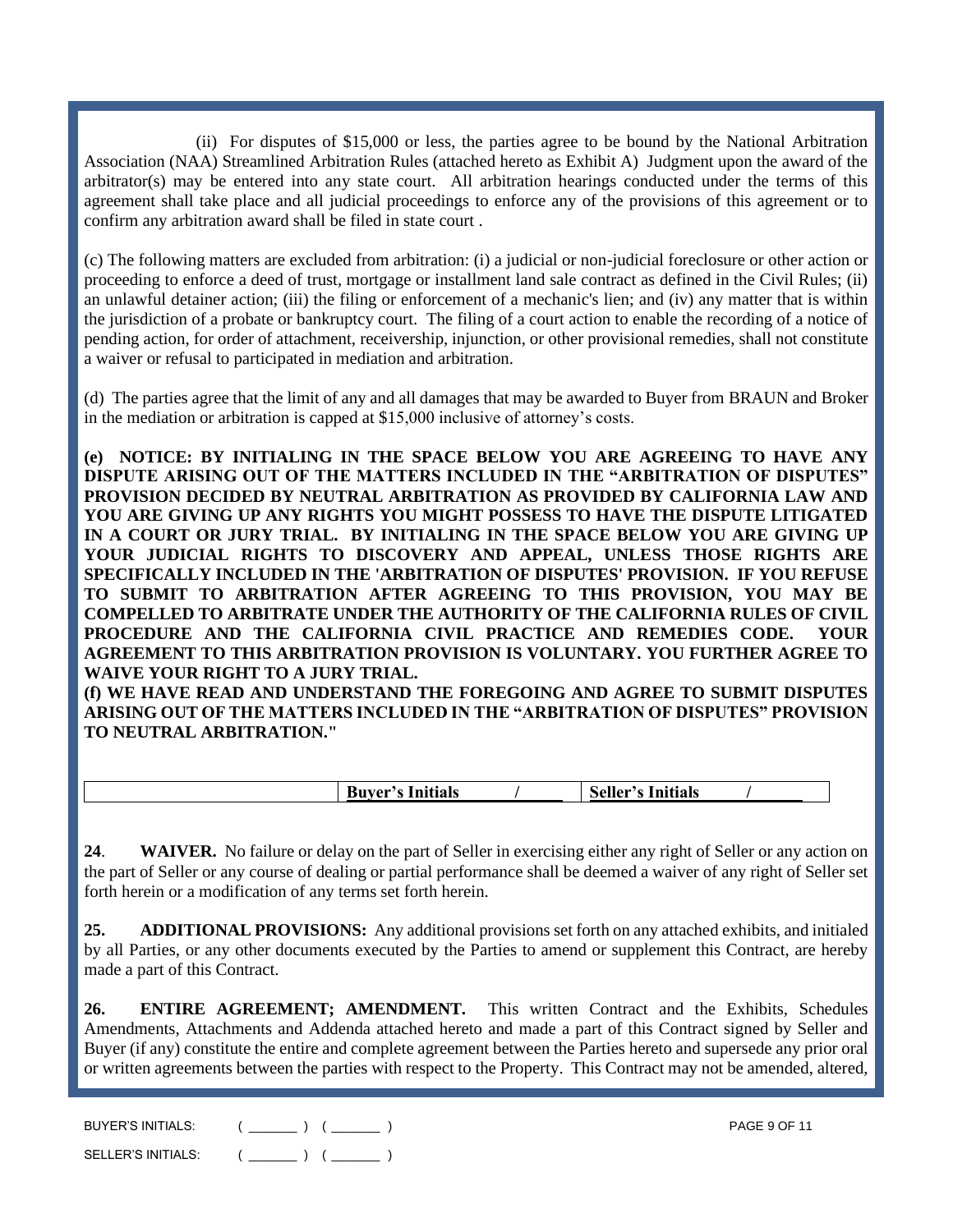modified or discharged except by an instrument in writing signed by Buyer and Seller. The Parties shall execute such other documents, instruments and agreements as may be reasonably necessary in order to comply with the terms of this Contract and close the sale of the Property. This Agreement shall be governed under and pursuant to the laws of the State of California.

**27. HEADINGS**. The paragraphs or section headings herein are for convenience of reference only and shall not be deemed to vary the content of this Contract or the covenants, agreements, representations, and warranties herein, set forth, or limit the provisions or scope thereof.

**28**. **SEVERABILITY.** The invalidity of any provision of this Contract shall not affect the validity or enforceability of any other provision set forth herein unless such provision is material to the transaction contemplated by the Parties in entering into this Contract.

**29**. **ASSIGNMENT.** Buyer may not assign this Contract or Buyer's rights hereunder without the prior written consent of Seller, which consent may be given or withheld in Seller's sole discretion.

**30. BINDING EFFECT.** This Contract shall be binding upon and inure to the benefit of the Parties hereto, and their respective successors, personal representatives, legal representatives, heirs and assigns.

**31. COUNTERPARTS.** The Contract may be executed in one or more counterparts, each of which shall have the force and effect of an original, and all of which shall constitute but one document.

**32**. **ACKNOWLEDGEMENT.** Buyer certifies that the person signing this Contract on behalf of the Buyer is of legal age and has full legal capacity and authority to understand, execute and deliver this Contract on behalf of himself or herself or on behalf of Buyer. If Buyer is purchasing the Property on behalf of a corporation, partnership, limited liability company, joint venture, non-profit organization, or public agency, the person signing this Contract is executing this Contract on behalf of such entity and Buyer certifies to Seller the person executing this Contract on behalf of Buyer has the authority to execute this Contract on behalf of such entity and Seller shall not have to inquire as to such authority and all corporate or other resolutions have been obtained to allow such person to execute this Contract on behalf of Buyer.

**33. ATTORNEYS FEES:** In the event of any action, proceeding, bankruptcy or arbitration arising out of this Agreement or the sale of the Property, except as otherwise set forth herein, the prevailing party shall be entitled to its reasonable attorneys' fees and costs of suit incurred in such action, arbitration, proceeding, or bankruptcy.

**34**. **TIME IS OF THE ESSENCE:** Time is of the essence in this Contract for the performance of all conditions, covenants and promises set forth herein.

Signatures on following page

BUYER'S INITIALS: ( \_\_\_\_\_\_\_ ) ( \_\_\_\_\_\_\_ ) PAGE 10 OF 11 SELLER'S INITIALS:  $($  \_\_\_\_\_\_\_  $)$   $($  \_\_\_\_\_\_  $)$